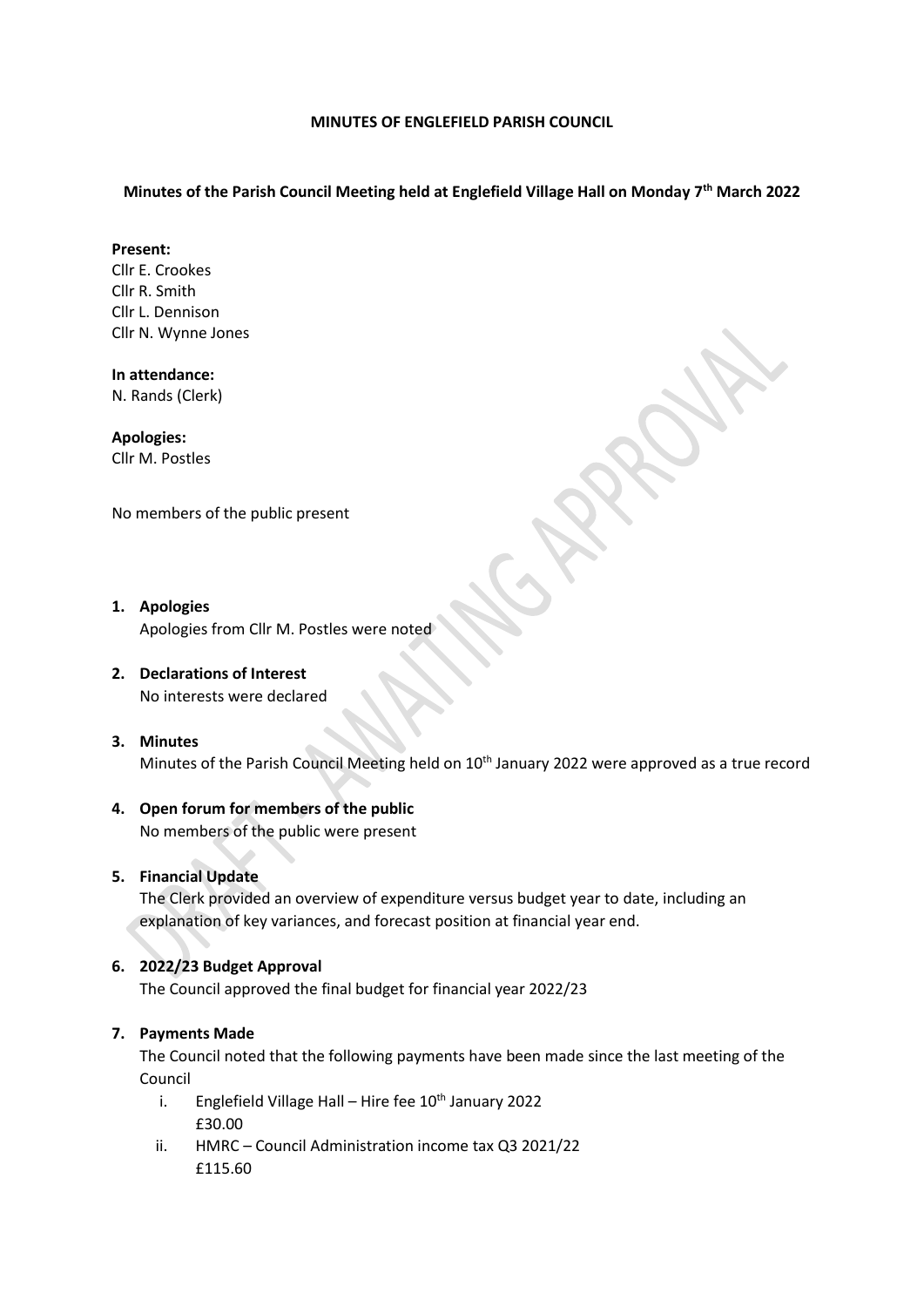- iii. Council Administration Salary & WFH Allowance January 2022 £170.96
- iv. Triangle Management Dog bin servicing January 2022 £18.00
- v. Council Administration Salary & WFH Allowance February 2022 £170.96
- vi. Englefield Village Hall Hire fee 7th March 2022 £30.00
- vii. Triangle Management Dog bin servicing February 2022 £18.00

# **8. Planning Applications**

- a) The Council noted that the following responses have been made since the last meeting of the Council
	- i. 21/03256/RESMAJ Lakeside, The Green, Theale Reserved matters relating to appearance, landscaping, layout and scale following outline planning permission 15/02842/OUTMAJ **Object**
- b) The Council noted that the following decisions have been received
	- i. 21/02925/FULD Malpas Farm, North Street, Theale Granted
	- ii. 21/02919/NONMAT Farm Shop, Wickcroft Farm, Pangbourne Road, Theale Amendment to planning permission – Surface dressing Approved

# **9. The Queen's Platinum Jubilee Central Weekend**

Cllr Crookes provided an update on community plans to mark The Queen's Platinum Jubilee 2nd-5th June 2022. A planning meeting is scheduled for March 2022, with proposed plans to hold a 'Bring & share lunch'.

# **10. Risk Register**

The Risk Register was reviewed. The Council agreed to expand upon the risk relating to being quorate to include the risk of not being able to successfully recruit a replacement Councillor in the event of a Councillor resignation.

# **11. Asset Register**

The Asset Register was reviewed and it was agreed that no updates are required. **Actions:**

Confirm location of litter bin formerly located in the Social Club garden – N. Rands

# **12. AOB**

The resignation of Cllr N. Wynne Jones was regretfully acknowledged. **Actions:**

 $\bullet$  Initiate process to recruit replacement Councillor  $- N$ . Rands

# **13. Date of Next Meeting**

It was agreed to contact the following proposed speakers for the Annual Parish Assembly:

Councillor Ross Mackinnon